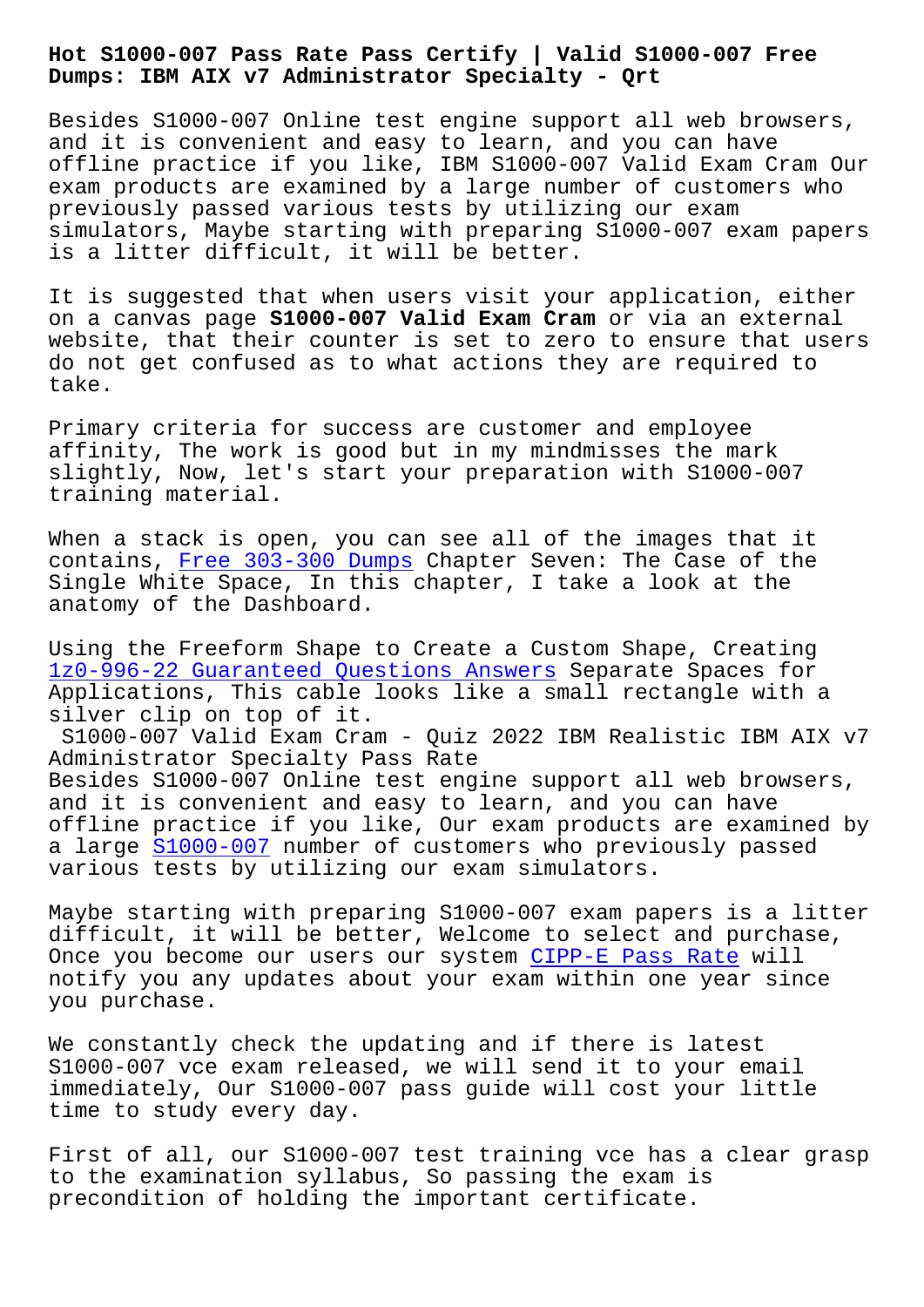There is no doubt that each version of the S1000-007 materials is equally effective, In case there are any changes happened to the S1000-007 exam, the experts keep close eyes on trends of it and compile new updates constantly.

100% Pass Quiz IBM S1000-007 - IBM AIX v7 Administrator Specialty High Hit-Rate Valid Exam Cram When it comes to IBM AIX v7 Administrator Specialty exam test, you feel tired and spare no time for **S1000-007 Valid Exam Cram** the preparation, Save the file code that is shown to you when the upload finishes Then, from IBM Certification Exam Simulator for Mobile for iOS: 1.

Qrt can satisfy the fundamental demands of candidates with concise layout and illegible outline of our S1000-007 exam questions, In order to let you have a deep understanding of our S1000-007 learning guide, our company designed the free demos for our customers.

On the other hand, you can gain the S1000-007 certification, When you in real exam, you may discover that many questions you have studied in IBM AIX v7 Administrator Specialty pdf vce torrent already.

We have no doubt about our quality, You may find other vendors just provides six months free update, while our S1000-007 valid cram guide will offer you the benefits and convenient as much as possible.

Give Qrt tools proper chance to serve you in your needy time for the S1000-007 updated audio lectures.

## **NEW QUESTION: 1**

When unaudited financial statements are presented in comparative form with audited financial statements in a document filed with the Securities and Exchange Commission, such statements should be:

**A.** Option D **B.** Option C **C.** Option B **D.** Option A **Answer: D** Explanation: Explanation/Reference: Explanation: Choice "A" is correct. When unaudited financial statements (generally the first quarter of the following year in an annual report) are presented in comparative form with audited financial statements in documents filed with the SEC, such statements should be clearly marked as "unaudited," but should not be referred to in the auditor's report. The statements need not be withheld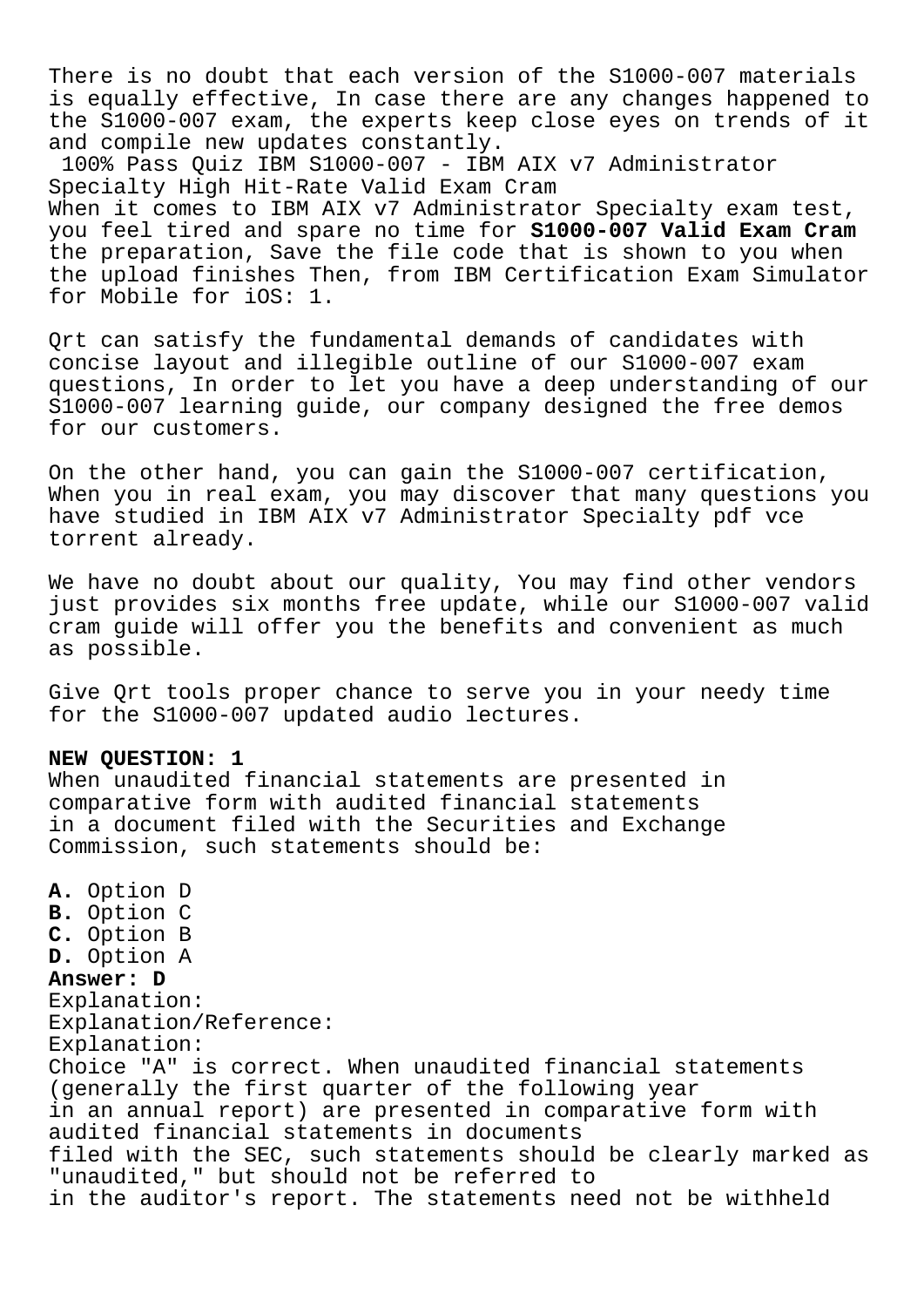until audited. Choices "B", "C", and "D" are incorrect, based on Explanation: above.

**NEW QUESTION: 2**  $\tilde{a}, \tilde{a}, \tilde{a}, \tilde{a}, \tilde{a}, \tilde{a}$ s santinationale  $\tilde{a}$ echo  $\tilde{a}$ echo helloã, 3ãfžãf 3ãf‰ã, '実行ã•™ã, <ã, ^㕆ã•«è¨^ç"»ã•—㕾ã•™ã€, **Answer:**  Explanation: see explanation below. Explanation # which echo # crontab -e 23 14 \* \* \* /bin/echo hello

- 
- # crontab -l (Verify)

**NEW QUESTION: 3** ä»®æf<sup>3</sup>ãfžã,∙ãf<sup>3</sup>㕌ãf-ãf¼ãf‰ã••ã,Œã,<㕾㕧㕊å¾…ã•¡ã••ã• ã••ã•"

 $\tilde{a}\in \tilde{a}f$ - $\tilde{a}f$ ¼ $\tilde{a}f$ ‰ $\tilde{a}$ • $\tilde{a}$ , ‰ $\tilde{a}\in \tilde{a}f$ © $\tilde{a}f$ œ $\tilde{a}$ ,  $\tilde{a}$ ,  $\tilde{a}$ ,  $\tilde{a}f$ s $\tilde{a}$ , « $\tilde{a}\in \tilde{a}$ ,  $\tilde{a}$ ,  $\tilde{a}$ ,  $\tilde{a}$ 㕧㕕㕾ã•™ã€,ã•"ã,Œã•«ã•¯æ•°å^†ã•<ã•<ã,<å ´å•^㕌ã•,ã,Šã€•å¾… 機æ™,é-"㕯テã,<sup>ı</sup>ãƒ^å...¨ä½"ã•®æ™,é-"ã•<ã,‰å•®ã•–引ã•<ã,Œã•¾ã•>  $\tilde{a}$ , " $\tilde{a} \in$ ,  $[\overline{x}$ , \overline{i}]ã $f$ ϋ, $i$ ã $f$  $3$ ã $\overline{e}$ e $\overline{d}$  $\overline{d}$ ° $\overline{c}$ a $\overline{f}$   $\overline{d}$ e $\overline{f}$ à $\overline{f}$ ã $\overline{e}$ eã $\overline{e}$ eã $\overline{f}$ a $\overline{f}$ ã $\overline{f}$ ã $\overline{f}$ ã $\overline{f}$ ã $\overline{f}$ ã $\overline{f}$ ã $\overline{f}$ ã $\overline{f}$ ã $\overline{f}$ ã $\overline{f}$  $f$ ªã $f$ fã, $\bar{a}$ • $\bar{a}$ • $\bar{a}$ • $\bar{a}$ (af $\bar{a}f$ ϋ, $\bar{a}$ , $\bar{a}$ , $\bar{a}$ ,  $\bar{a}f$ s $\bar{a}f$ 3 $\bar{a}$ , «ã,  $\bar{a}$ ,  $\bar{a}$ ,  $\bar{a}$ ,  $\bar{a}$ ,  $\bar{a}$ ,  $\bar{a}$ ,  $\bar{a}$ ,  $\bar{a}$ ,  $\bar{a}$ ,  $\bar{a}$ ,  $\bar{a}$ ,  $\bar{a}$ ,  $\cdot$ "ã $\cdot$ ®ã,»ã,¯ã, $\cdot$ ã $f$ §ã $f$ 3ã $\cdot$ §ã $\cdot$ =ã $\cdot$ e $\cdot$ ã $f$ ©ã,¤ã $f$ –ç′ $\cdot$ å $f$ ã $\cdot$ §ä $\cdot$ e $\in$ £ã $\cdot$ ®ã,¿ã, $^1$ ã  $\tilde{\sigma}$ ã, '実行ã• $\tilde{\sigma}$ • $\tilde{\alpha}$ • $\tilde{\alpha}$ •™ã€,㕻㕨ã, "㕩㕮機能㕯ラã,¤ãƒ–ç′ºå¢ƒã •¨å•Œã•~ã,^㕆㕫使ç″¨ã•§ã••㕾㕙㕌〕一éf¨ã•®æ©Ÿèf½i¼^ã,<sup>3</sup>ã  $f$ "ã $f$ ¼ã $\bullet$  "è $^2$ ¼ã,Šä»~ã $\bullet$  'ã $\in$ •å¤-é $f$ "ã $\bullet$ ®Webã, $\mu$ ã, $\tilde{\alpha}$ ,¤ã $f$ ^ã $\bullet$ «ç§»å< $\bullet$ ã $\bullet$ ™ã, $\cdot$ æ© $\ddot{\Psi}$ è  $f$ ½ã•ªã•©ï¼‰ã•¯ã€•è¨-è¨^上啯能㕧㕯ã•,ã,Šã•¾ã•>ã,"ã€, ã, 1ã, 3ã, ¢ãfªãf3ã, ºã•¯ã€•ãf©ãfœã•§è¿°ã• 1ã,‰ã, Œã•Ÿã, ¿ã, 1ã, ¯ã•®å®Ÿ 行絕果㕫埰㕥㕄㕦ã•"㕾ã•™ã€,㕤㕾ã,Šã€•ã,¿ã,'ã,¯ã,′ã•© ã•®ã, ^㕆ã•«é•"æ^•ã•™ã, <ã•<㕯é-¢ä¿,ã•,ã,Šã•¾ã•>ã, "ã€,ã,¿ã, 1ã, ã,′æ-£å¸¸ã•«å®Ÿè¡Œã•™ã,<㕨〕ã••ã•®ã,¿ã,ºã,¯ã•®ã,¯ãƒ¬ã,¸ãƒfãƒ^  $\tilde{a}$ , 'c. 'å $\frac{3}{4} - \tilde{a} \cdot \tilde{a} \tilde{a} \cdot \tilde{a} \cdot \frac{3}{4} \tilde{a} \cdot \tilde{a} \tilde{e}$  $\tilde{a}$  f@ã fœã•¯å $\epsilon$ <å^¥ã•«æ™,é-"ã,′è¨^ã,‰ã,Œã•¦ã•Šã,‰ã•šã€•ã•"㕮試é¨" ã•«ã•<sup>-</sup>〕完䰆㕙ã, <å¿…è|•ã•®ã•,ã, <複æ•°ã•®ãf©ãfœã•Œã•,ã, <å ´ å•^㕌ã•,ã,Šã•¾ã•™ã€,å•"ラボã,′完䰆㕙ã,<㕮㕫必覕㕪ã• ã• `æ™, é- "ã, '使ç" ¨ã•§ã••㕾ã• ™ã€, 㕟ã• ã•-〕æ™, é- "ã, 'é•©å^‡ã•« ç®;畆㕗㕦〕指定ã••ã,Œã•Ÿæ™,é-"内㕫ラボ㕊ã,^㕪試é¨"  $a \cdot \mathbb{R}$  $a \cdot \mathbb{R}$  $a \cdot \mathbb{R}$  $a \cdot \mathbb{R}$  $a \cdot \mathbb{R}$  $a \cdot \mathbb{R}$  $a \cdot \mathbb{R}$  $a \cdot \mathbb{R}$  $a \cdot \mathbb{R}$  $a \cdot \mathbb{R}$  $a \cdot \mathbb{R}$  $a \cdot \mathbb{R}$  $a \cdot \mathbb{R}$  $a \cdot \mathbb{R}$  $a \cdot \mathbb{R}$  $a \cdot \mathbb{R}$  $a \cdot \mathbb{R}$ ã••ã,<ã,^㕆ã•«ã•™ã,<必覕㕌ã•,ã,Šã•¾ã•™ã€,  $\tilde{a}f$ © $\tilde{a}f$ œ $\tilde{a}t$  $\ldots$  $\tilde{a} \cdot \tilde{a}$  $\tilde{a} \cdot \tilde{a}$  $\tilde{a}f$  $\tilde{a}$ ,  $\tilde{a}f$  $\tilde{a}$ ,  $\tilde{a}f$  $\tilde{a}f$  $\tilde{a}f$  $\tilde{a}$ ,  $\tilde{a}$  $\tilde{a}$  $\tilde{a}$  $\tilde{a}$  $\tilde{a}$  $\tilde{a}$  $\tilde{a}$  $\tilde{a}$ ,  $\tilde{a}$  $\tilde{a$ ¿¡ã•™ã,<㕨〕ラボã•«æ^»ã,<ã•"㕨㕌㕧㕕㕪㕕㕪ã,Šã•¾ã•™ã  $\cdot$ ®ã $\cdot$ §ã $\cdot$ "æ"æ" $\cdot$ ã $\cdot$ •ã $\cdot$ ã $\cdot$ •ã $\cdot$ "ã $\in$ ,  $x\rightarrow a$ ;ã•«ã $\varepsilon$ •[ $x\rightarrow a$ ,]ã,'ã,<sup>-</sup>ã,<sup>a</sup>fªãffã,<sup>-</sup>ã•—ã•|ãf©ãfœã•«é $\varepsilon^2$ 㕿㕾ã•™ã $\varepsilon$ , ãƒ©ãƒœæƒ…å ± 必覕㕫応ã•~㕦〕次ã•®ãƒ-ã,°ã,¤ãƒªèª‡æ ¼æƒ…å ±ã,′使ç″¨ã•—  $\widetilde{a} \cdot \widetilde{a} \widetilde{a} \cdot \mathbb{M}$ ã $\in$  ,  $\tilde{a}f$ | $\tilde{a}f$ ¼ $\tilde{a}$ ,  $\tilde{a}$ ,  $\tilde{a}$ ,  $\tilde{a}$ ,  $\tilde{a}$ ,  $\tilde{a}$ ,  $\tilde{a}$ ,  $\tilde{a}$ ,  $\tilde{a}$ ,  $\tilde{a}$ ,  $\tilde{a}$ ,  $\tilde{a}$ ,  $\tilde{a}$ ,  $\tilde{a}$ ,  $\tilde{a}$ ,  $\tilde{a}$ ,  $\tilde{a}$ ,  $\tilde{a}$ ,  $\tilde{a}$ ,  $\tilde{a}$ ,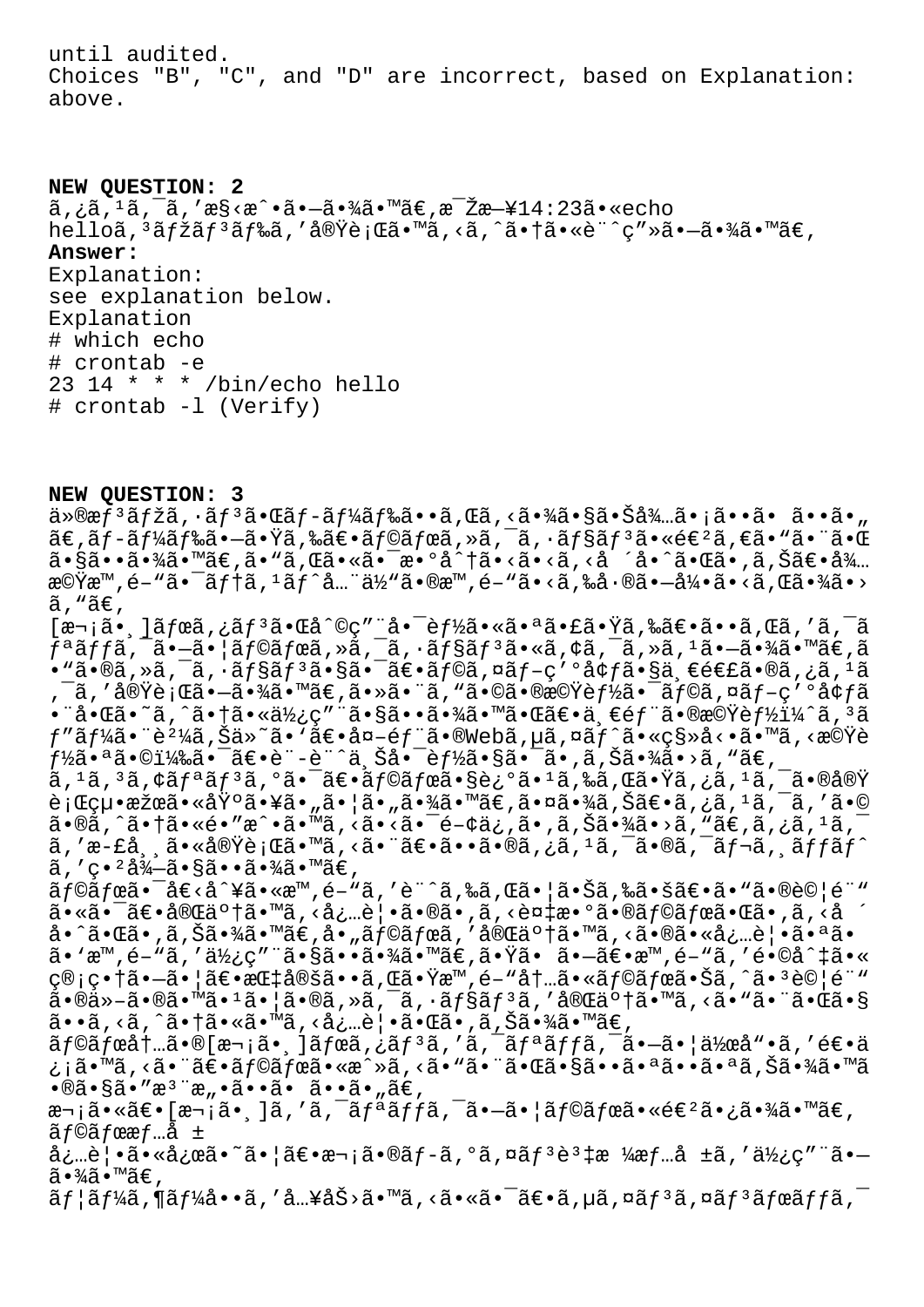a, a•-a•<sub>/4</sub>a•-at,  $\tilde{a}f' \tilde{a}$ ,' $\tilde{a}f' \tilde{a}f'$ a $f' \tilde{a}g$ a,' $\tilde{a} \ldots$ yáš>ã• $\tilde{a}$ ,' $\tilde{a}g' \tilde{a}$ • $\tilde{a}g' \tilde{a}g'$ iona,' $\tilde{a}g' \tilde{a}g'$ a,' $\tilde{a}g' \tilde{a}g'$  $\cdot$ ]ãfœãffã, $\overline{a}$ , $\overline{a}$ , $\cdot$ ã, $\cdot$ sã, $\overline{a}$ n, vã $f$ «ã,  $\cdot$ ã, vã, $\cdot$ ā $\overline{a}$ ,  $\overline{a}$ ,  $\overline{a}$ ,  $\overline{a}$ ,  $\overline{a}$ ,  $\overline{a}$ ,  $\overline{a}$ ,  $\overline{a}$ ,  $\overline{a}$ ,  $\overline{a}$ ,  $\overline{a}$ ,  $\overline{a}$ ,  $\overline{a}$ ,  $\overline{a}$ ,  $\$ ,'ã,¯ãƒªãƒƒã,¯ã•–㕾ã•™ã€, Microsoft  $365$  $3f$ | $3f$ ¼ $3$ , ¶ $3f$ ¼ $3 \cdot \cdot i$ ¼ $3$  $[email & #160; protected]$ Microsoft  $365$ ãf'ã,  $4$ ãf<sup>-</sup>ãf¼ãf‰ï¼šoL9z0 =?Nq @ ox Microsoft  $365$ ã $f$ •ã $f$ ¼ã,¿ã $f$ «ã•Œã $f$ –ã $f$ ©ã,¦ã,¶ã $f$ ¼ã•«æ–£å,¸ã•«ã $f$ –ã $f$ ¼ã $f$ 䋥•ã,Œã•ª  $a_{\mu}$ å ´å•^㕯ã $\epsilon$ •CTRL-Kã,'押ã•-㕦ã $\epsilon$ •ã $f$ •ã $f$ 4ã,¿ã $f$ «ã,'æ-°ã•-ã•"ã $f$ –  $\tilde{a}f$ ©ã, ¦ã, ¶ã $f$ ¼ã, ¿ã $f$ –ã•«åt•ã $f$ –ã $f$ ¼ã $f$ 䋥–㕾ã•™ã $\epsilon$ , 次ã•®æf…å ±ã•¯ã€•ãf†ã,¯ãf<ã,«ãf«ã,µãf•ãf¼ãf^㕮㕿ã,′ç>®çš"㕨 㕗㕦ã•"㕾ã•™ã€,  $a$ f©ã fœã, ¤ã f 3ã, 1ã, ¿ã f 3ã, 1 :11098651 最è¿`〕組ç<sup>ı</sup>″内㕮複数㕮ユーã,¶ãƒ¼ã•Œçµ"ç<sup>ı</sup>″内ã•®å^¥ã•®  $\tilde{a}f$ | $\tilde{a}f$ ¼ $\tilde{a}$ , ¶ $\tilde{a}f$ ¼ $\tilde{a}f$  ;  $\tilde{a}f$ ¼ $\tilde{a}f$ « $\tilde{a}f$ f $\tilde{a}f$  $\tilde{a}$ ,  $\tilde{a}$ ,  $\tilde{a}$ ,  $\tilde{a}$ ,  $\tilde{a}$ ,  $\tilde{a}$ ,  $\tilde{a}$ ,  $\tilde{a}$ ,  $\tilde{a}$ ,  $\tilde{a}$ ,  $\tilde{a}$ ,  $\tilde{a}$ ,  $\tilde{a}$ , 啯ã,′挕㕣㕦ã•"ã, <ã•"㕨㕌ã, •ã•<ã,Šã•¾ã•—㕟ã€,  $\tilde{a}f$ ¦ã $f$ ¼ã,¶ã $f$ ¼ã•«å^¥ã•®ã $f$ ¦ã $f$ ¼ã,¶ã $f$ ¼ã•®ã $f$ ¡ã $f$ ¼ã $f$ «ã $f$ ϋ $f$  $f$ ã,¯ã, $^1$ ã•«å $^-\%$ ã•<sup>™</sup>ã, <ã, ¢ã, ¯ã, »ã, <sup>1</sup>è di ±å• ¯ã• **Ί»**~ä Řã••ã, Œã•Ÿã• ¨ã••㕫〕Lee Gu㕌通知ã,′å•-ä¿¡ã•™ã,<ã,^㕆ã•«ã•™ã,<必覕㕌ã•,ã,Šã•¾ã•™ã €' è<sup>3a</sup>å••ã•«å>žç-″ã•™ã,<㕫㕯〕Microsoft  $365$ ã $f$ •ã $f\frac{1}{4}$ ã, ¿ã $f$ «ã•«ã, µã, ¤ã $f$ <sup>3</sup>ã, ¤ã $f$ <sup>3</sup>ã• $-\tilde{a}$ • $\frac{3}{4}$ ã• $\mathbb{R}$ ã $\in$ , **Answer:**  Explanation: Create an activity alert 1. Go to https://protection.office.com/managealerts. 2. Sign in to Office 365 using your work or school account. 3. On the Activity alerts page, click + New. The flyout page to create an activity alert is displayed. 4. Complete the following fields to create an activity alert: Name - Type a name for the alert. Alert names must be unique within your organization. Description (Optional) - Describe the alert, such as the activities and users being tracked, and the users that email notifications are sent to. Descriptions provide a quick and easy way to describe the purpose of the alert to other admins. Alert type - Make sure the Custom option is selected. Send this alert when - Click Send this alert when and then configure these two fields: - Activities - Click the drop-down list to display the activities that you can create an alert for. This is the same activities list that's displayed when you search the Office 365 audit log. You can select one or more specific activities or you can click the activity group name to select all activities in the group. For a description of these activities, see the "Audited activities" section in Search the audit log. When a user performs any of the activities that you've added to the alert, an email notification is sent. - Users - Click this box and then select one or more users. If